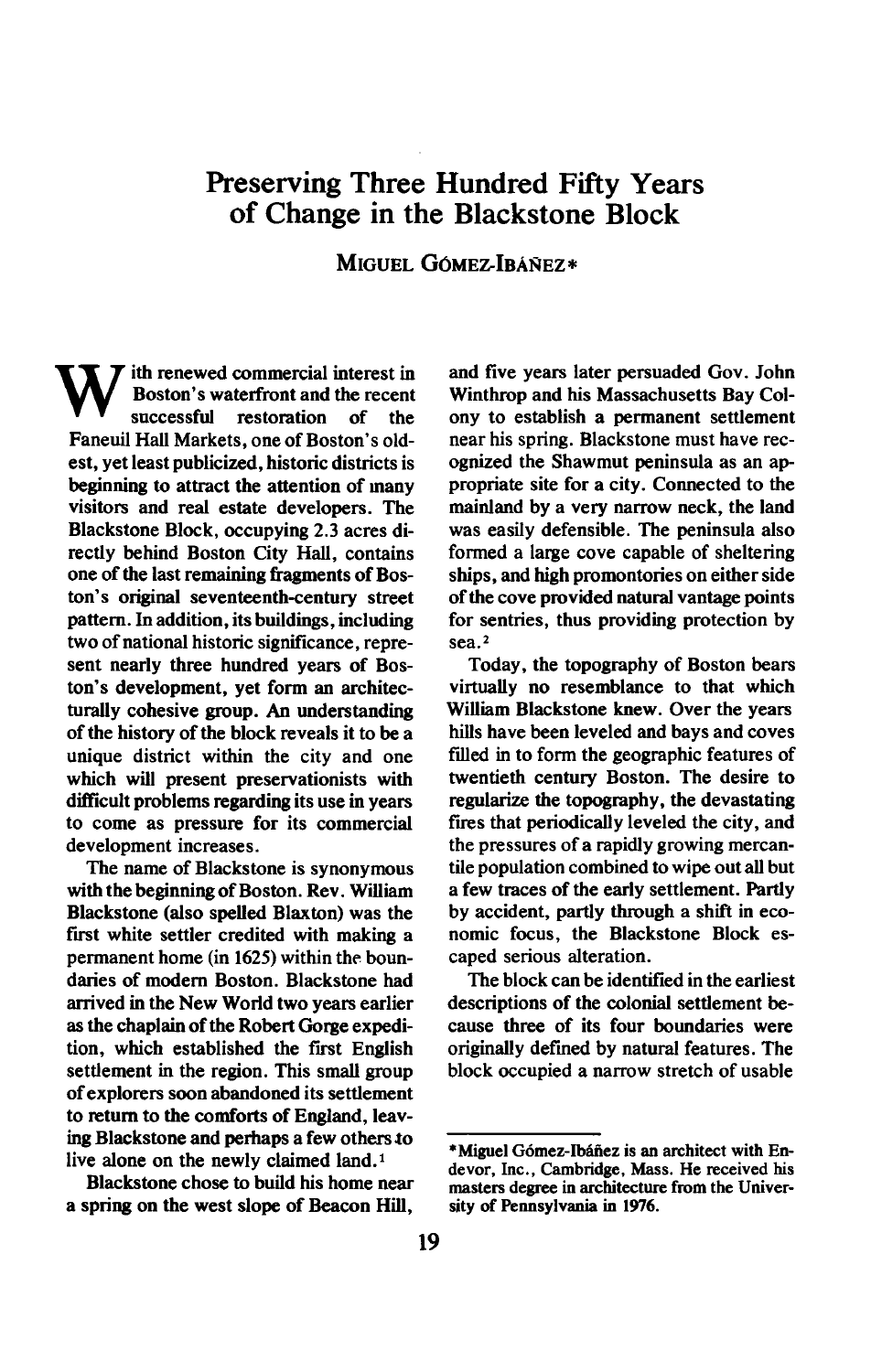

**FIG. 1. MAP OF THE BLACKSTONE BLOCK, BOSTON, MASSACHUSETTS. (Drawing by the author.)**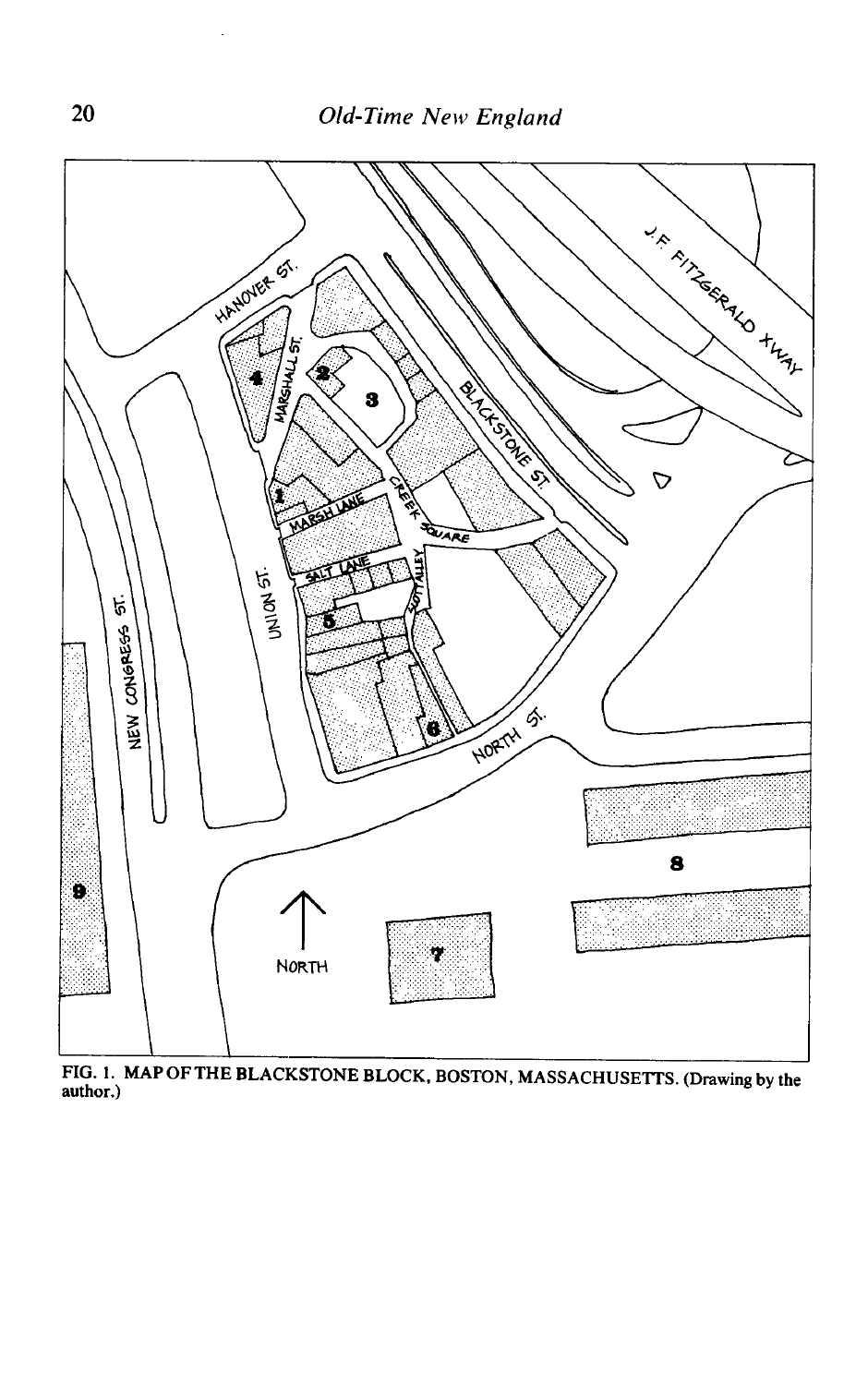## **KEY TO FIGURE 1**

- **1. Union Oyster House, 41 Union Street, c. 1713**
- **2. Ebenezer Hancock House, 10 Marshall Street, c. 1767**
- **3. Site of Hancock Row, c. 1785, demolished in 1942**
- **4. Union Block, 45-55 Union Street, c. 1844**
- **5. 15-21 Union Street, c. 1822**
- **6. 20-22 North Street, c. 1824**
- **7. Faneuil Hall**
- **8. Faneuil Hall Markets**
- **9. Boston City Hall**

**land bounded on the east by Town Cove, and on the west by a similar inlet, known as Mill Cove. To the north was a marshy area through which a creek meandered.3** 

**Town Cove, which provided a natural harbor, was an early center of economic activity in Boston and caused considerable development of the Blackstone Block in the seventeenth-century.4 Before 1643 the creek along the northern edge of the block was enlarged and made to connect Town Cove with Mill Cove. Mill Cove was then cut off from the sea by a causeway (now Causeway Street) and became Mill Pond, which, when drained by the outgoing tide, provided the community with a source of tidal water power. Although a mill was operating by the side of Mill Creek in 1643, the center of the block was still unusable marsh land.5 Pressure must have been felt to develop this land so close to the dock, because in 1644 the town began releasing this commonage to individuals for development.6** 

**By the end of the seventeenth-century all the lanes within the Blackstone Block had been laid out. First to appear in town records is Marshall Lane, donated to the town by Thomas Marshall in 1652. Scottow's Alley (now Scott Alley) was laid out in 1677, and reference to Marsh Lane first**  **appears in 1678. Finally, in 1699 Salt Lane was established, thus virtually completing the street pattern as we know it today.'** 

**The buildings of this earliest period are known to have been of wood and roughcast, a style typical of medieval England.\* None of these buildings, however, has survived. Only in the pattern of alleys and lanes within the block can traces of the seventeenth-century still be identified. This street pattern has since been extended upward by the walls of the larger-scaled buildings that strain to conform to the winding alleys of earlier generations.** 

**The construction of the immense Long Wharf in 1711, reflecting the continued growth of Boston as New England's primary trading center, shifted some of the economic focus away from the Blackstone Block. Though the new docking facility eclipsed the old Town Dock, the Blackstone Block still benefitted from the continued economic prosperity of the city. The 1722 Bonner map of Boston shows the extent of this development during the first quarter-century(Fig. 2). By 1800 the marsh within the block was completely filled in, and virtually all of the usable area had been built upon (see Fig. 3). The Blackstone Block maintained its identity as a vigorous commercial center; most of the buildings**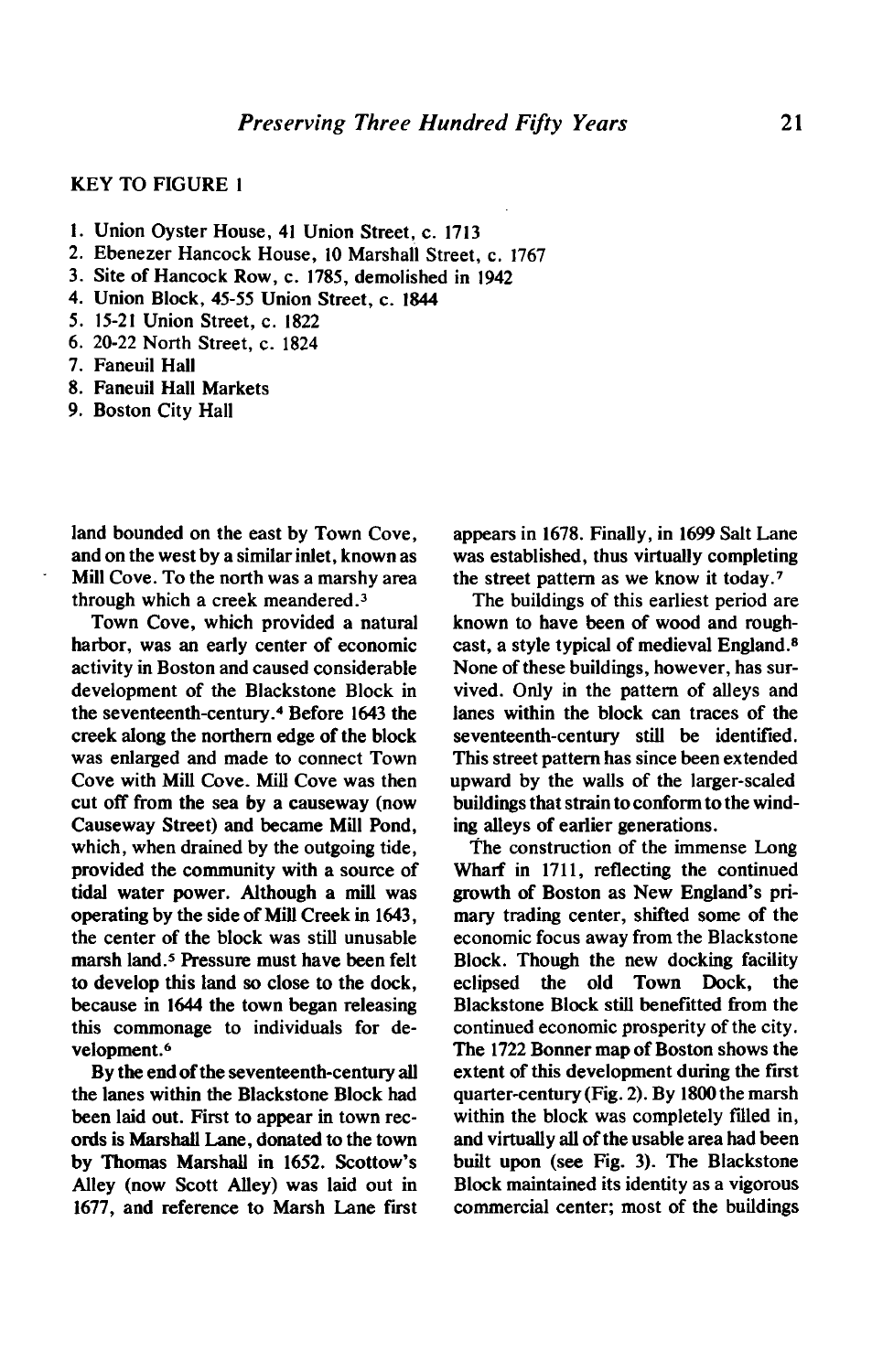

**FIG. 2. DETAIL OF THE BLACKSTONE BLOCK. From John Bonner, "The Town of Boston in New England" (Boston, 1722: SPNEA Archives).**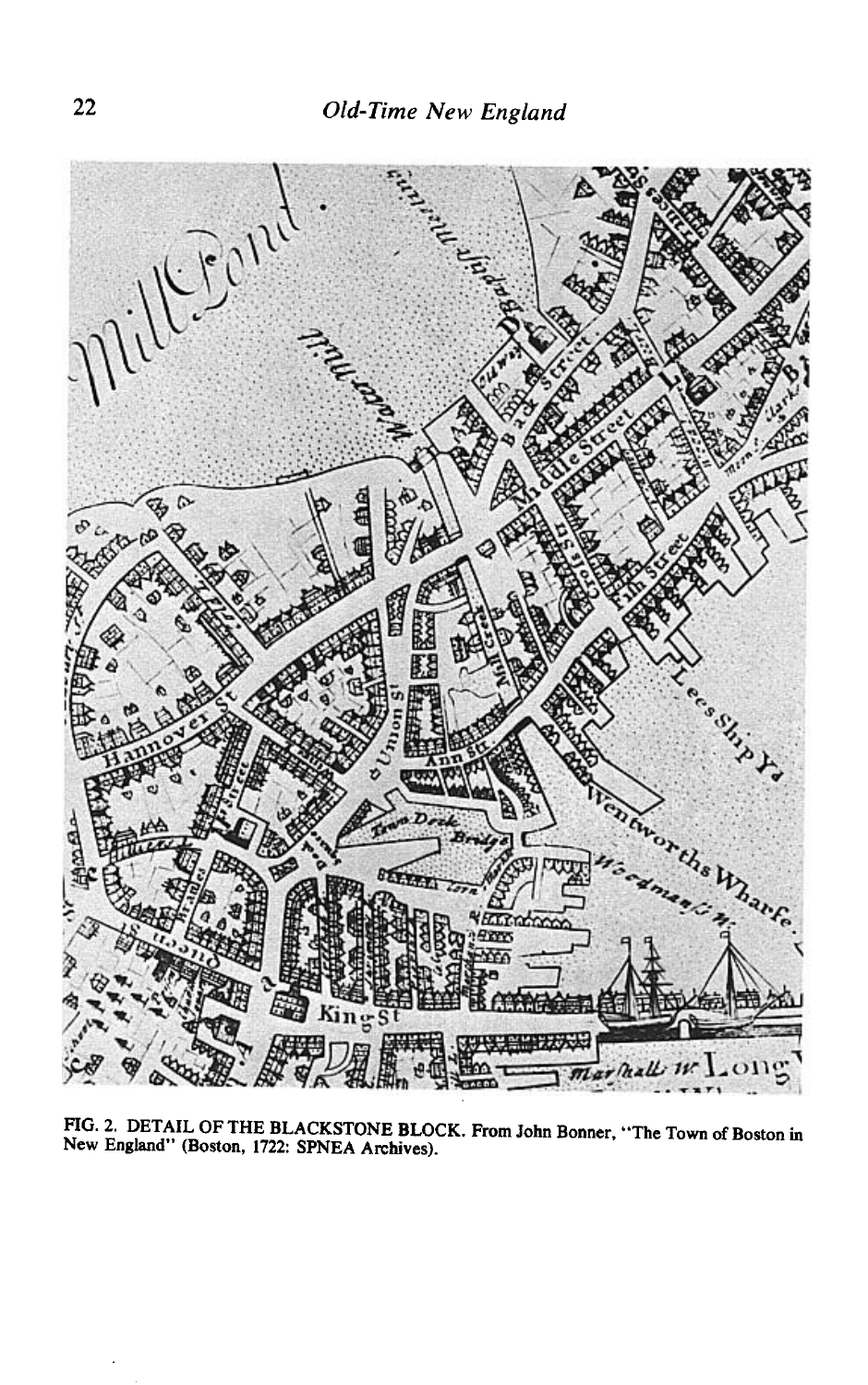

**FIG. 3. DETAIL OF THE BLACKSTONE BLOCK. From J. G. Hales, "Map of Boston in the State of Massachusetts" (Boston, 1814: SPNEA Archives).**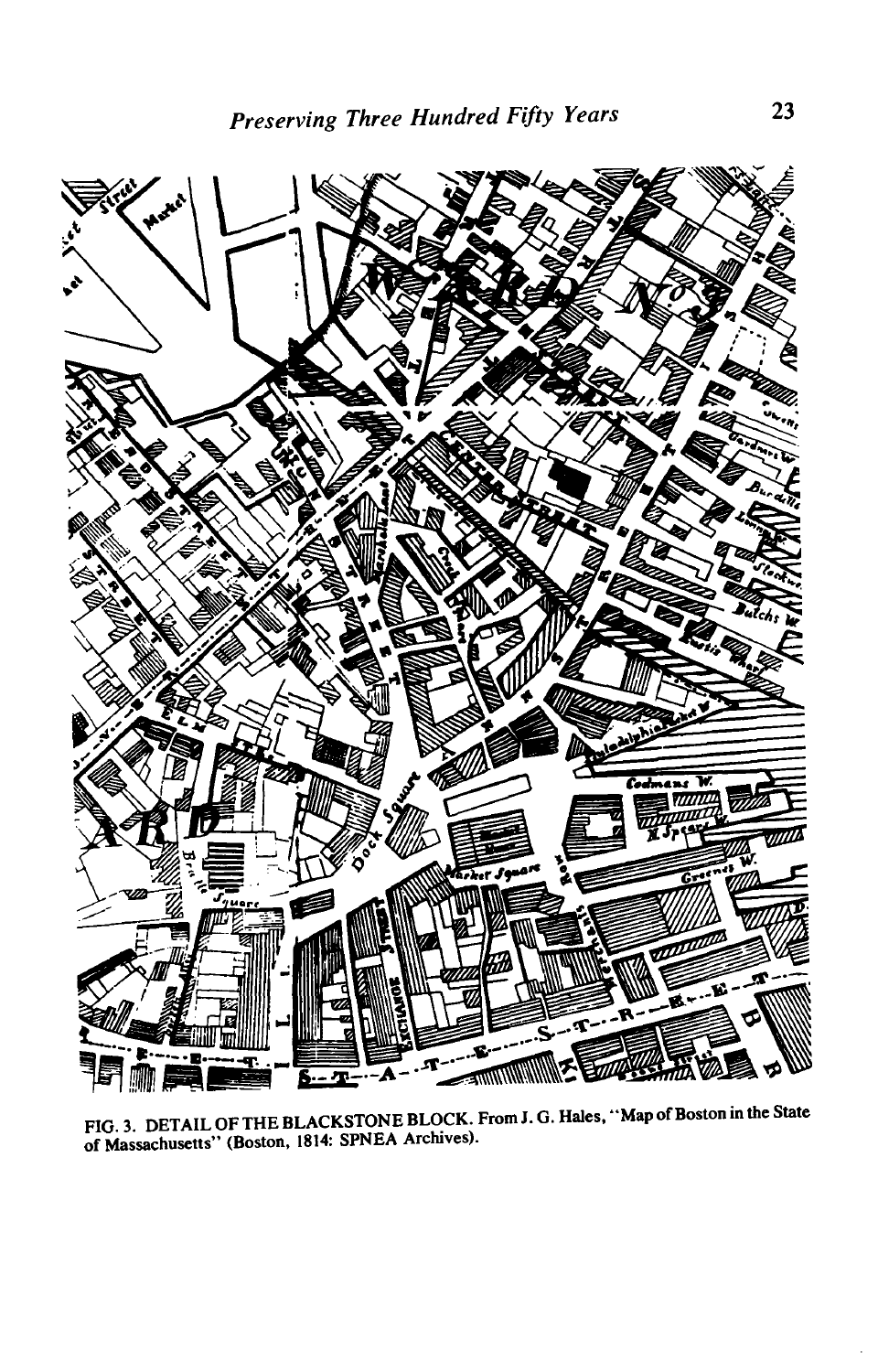

**FIG. 4. UNION OYSTER HOUSE. 41 Union Street, c. 1713. (Photograph by William T. Clark, SPNEA Archives.)** 

**housed artisan workshops, small busi**nesses or tayern on the first floor and dwel**lings above.9** 

**Two of these eighteenth-century structures survive, namely, the Union Oyster House and the Ebenezer Hancock House, built by Ebenezer's more famous brother, John Hancock. The Union Oyster House, a three and one-half story gambrel roofed brick building, is believed to have been built between 1713 and 1717 (Fig. 4). From 1771 to 1775 it was the home of Isaiah Thomas and was where he printed his revolutionary broadside, "The Massachusetts**  Spy." Inflammatory articles from "The **Spy" were quoted in newspapers throughout the thirteen colonies, and its delivery boys were said to double as messengers for** 

**the revolutionaries. The building was later a dry goods store (1780) and in 1826 became**  the Union Oyster House of today.<sup>10</sup>

**The Ebenezer Hancock house now stands on a lot once inherited by John Hancock from his uncle, Thomas Hancock, at the latter's death (Fig. 5). John Hancock constructed the present building shortly after 1767, and later gave it to his brother, Ebenezer. Ebenezer Hancock, then Paymaster of the Eastern Continental Army, used 10 Marshall Street to store two million silver crowns loaned to the revolutionary government by Louis XVI of France in 1778. Next to this house, along the east side of Creek Square, John Hancock constructed several brick houses in 1785. Known as Hancock Row, they were**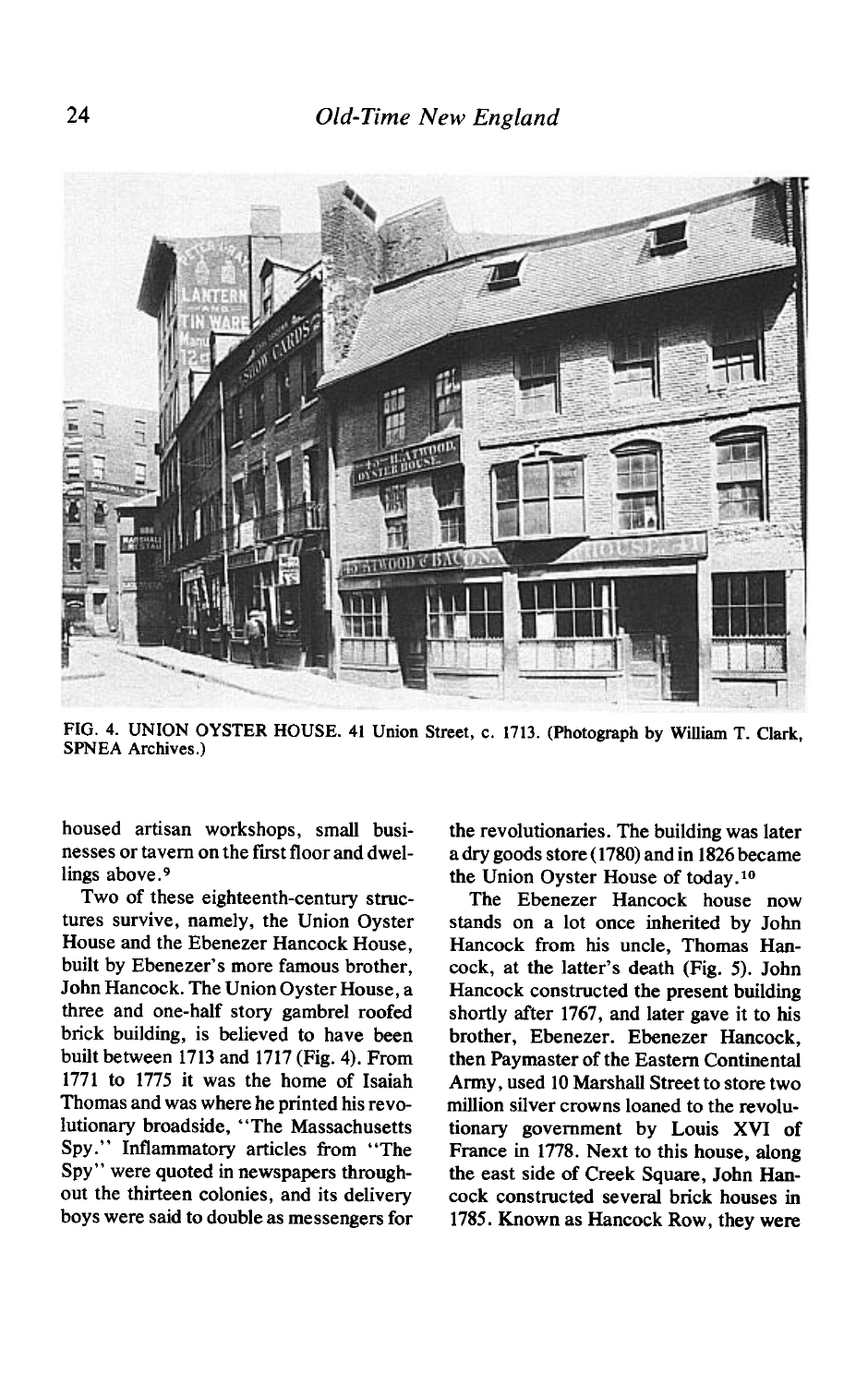

**FIG. 5. EBENEZER HANCOCK HOUSE. 10 Marshall Street, c. 1767. (SPNEA Archives.)** 

**demolished in 1942.11** 

**A curiosity to be found at 9 Marshall Street in the Blackstone Block is a millstone, known today as the Boston Stone (Fig. 6). It was first used by Thomas Child (166?-1706), a painter, who established his business in the Blackstone Block in 1692. In 1737 the mill-stone was set into the comer of a house on Marshall Street to protect it from damage by passing carriages. In 1835 the stone was reset into the existing building, built on the same site as the fist (now identified as number 9), and was inscribed with the words "Boston Stone." It was adopted as the zero milestone of Boston and is the point from which**  all distances are measured.<sup>12</sup>



**FIG. 6. THE BOSTON STONE. 9 Marshall Street. (Photograph by Arthur Haskell, SPNEA Archives.)**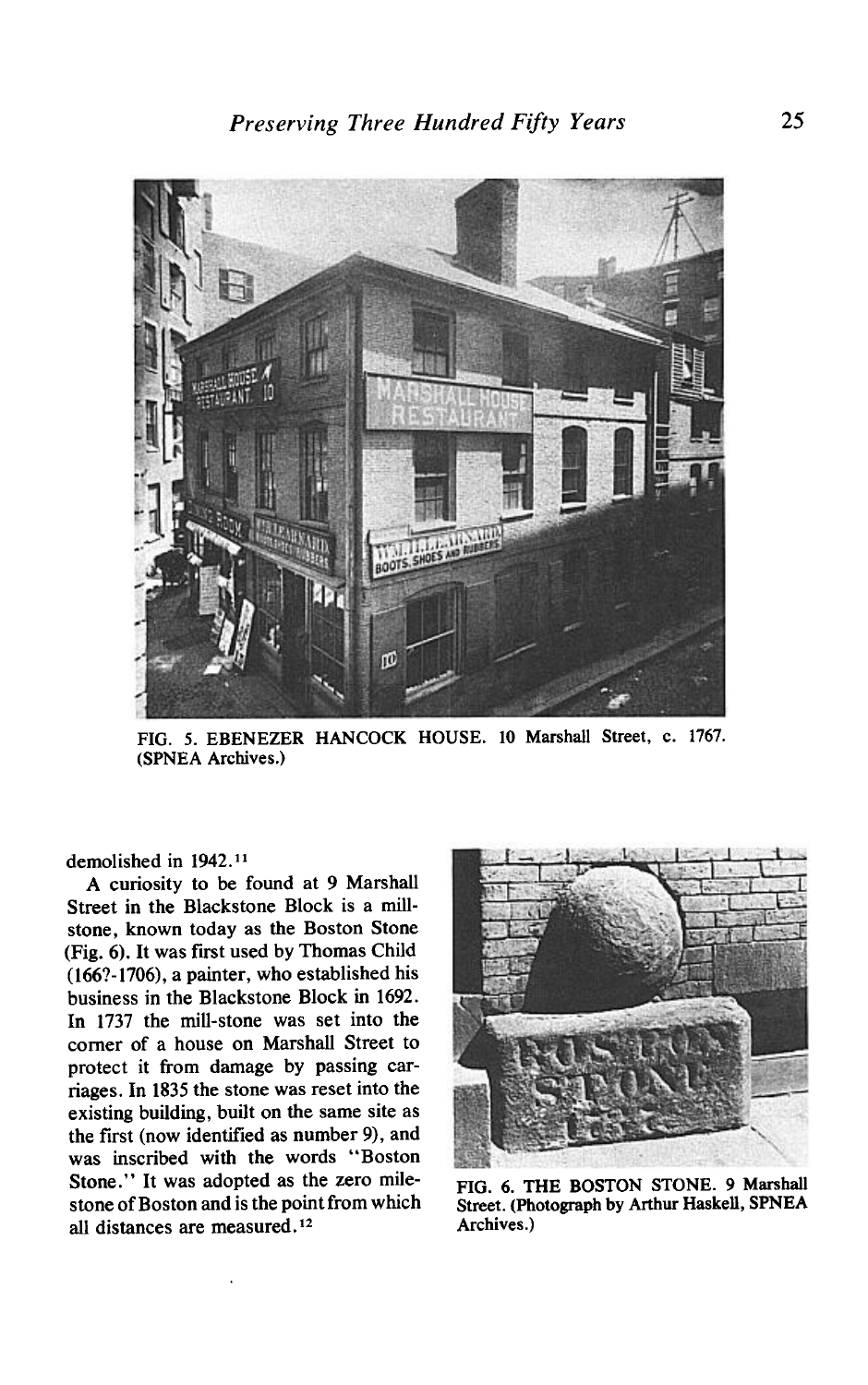**While the seventeenth and eighteenth centuries had been a time of rapid growth for Boston in terms of power and prestige, the nineteenth-century was one of rapid growth in size. Boston's population, which**  in the preceeding century had grown from **about nine thousand to just over eighteen thousand in 1790, increased at a much higher rate in the nineteenth-century. Within thirty-five years the population had tripled, reaching fiity-eight thousand. Boston's physical dimensions likewise grew. In the words of historian Walter Muir Whitehill, this was the century of "cutting**  down the hills to fill in the coves."<sup>13</sup> It was **the century of Bulfinch and Back Bay, the century that established the shape and character of Boston as it is known today.** 

The first of these vast earth moving proj**ects, the lowering of Beacon Hill by sixty** 

feet to fill in the seventy acre Mill Pond, **was begun in 1804 and had an immediate impact on the Blackstone Block. With the ftiing in of Mill Pond, the mill race along the edge of the Blackstone Block was no longer needed. By 1833 it had disappeared, and in its place was Blackstone Street, thus completing the boundaries of the block as they are today. In 1824, with workmen still**  carting fill in the direction of Mill Pond, **work began on an even larger project adjoining the block. First the Town Dock, and then the entire Town Cove were fffled in to add another 112 acres to the city.l\*** 

**The establishment of Blackstone Street required the removal of obstructing buildings and greatly reduced the size of the building lots on that side of the block. During the reconstruction that necessarily followed, the orientation of the buildings on** 



**FIG. 7. 1521 UNION STREET. c. 1822 and 25 UNION STEEET after alterations. (photograph by the author.)**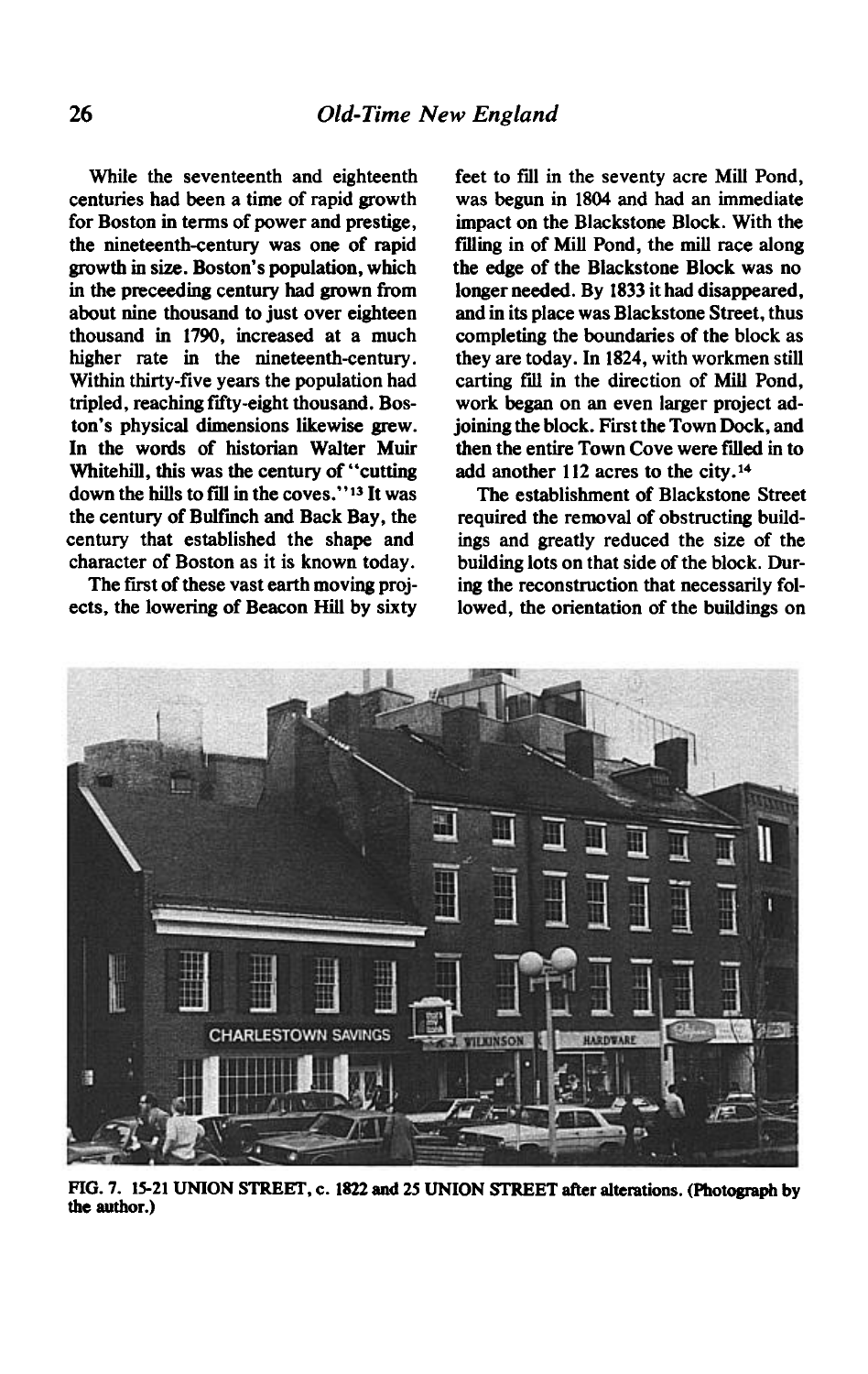**these lots was changed to face the new**  street. Thus, when the first new structure **was completed on Blackstone Street in 1835, just two years after the fiiing of the creek began, it faced out from the center of the block, rather than inward toward Creek Square. During the next twenty years buildings were replaced along the entire length of Blackstone Street and continued to face outward. These structures were similar in style-all were unpretentious common-bond brick buildings with straight**  brownstone lintels and were four or five **stories tall.** 

**Other changes to the Blackstone Block came about during the nineteenth-century. One of these changes was in the character of the block. The Blackstone Block of the eighteenth-century had been an integrated residential and commercial neighborhood with three story buildings mixing these two functions. During the nineteenth-century the majority of these buildings were replaced by larger commercial concerns, primarily food markets and retail clothing stores, which undermined the block's residential quality.15** 

**Another major effect of the nineteenthcentury was a change in the architectural style. The area grew to be dominated by the many new federal-style buildings constructed during the expansion years of 1820 to 1850. This neoclassical influence saw its greatest expression in the renovation of nearby Faneuil Hall by Charles Bulfmch in 1805 and the building of the neighboring Quincy or Faneuil Hall Markets by Alexander Parris in 1825. Simple federal features-ommon-bond brick, a gable roof with small cornice, flared lintels, and**  square windows on the top floor—are all **evident in the three buildings between 15 and 21 Union Street (Fig. 7). Later buildings adopted the square lintels of the Greek Revival style; 20-22 North Street is an excellent example (Fig. 8).** 



**FIG. 8. 20-22 NORTH STREET, c. 1824. (Photograph by the author.)** 

**The third change of the nineteenth-century was a trend toward the consolidation of smaller parcels of land into larger building lots to accommodate the larger-scaled buildings. This trend has continued into the twentieth-century. An early example is the Union Block building at 45-55 Union Street (Fig. 9). Some of the larger buildings constructed later in the century were not able to adapt as gracefully to their irregular sites.** 

**The economic decline of the waterfront area in the twentieth-century greatly affected the Blackstone Block. Though the block showed a surge of vitality in 1928 with the construction of the five story Handschumacher Building at 46-52 North Street, by mid-century the vacant upper floors of many buildings indicated that the Blackstone Block was losing its appeal as**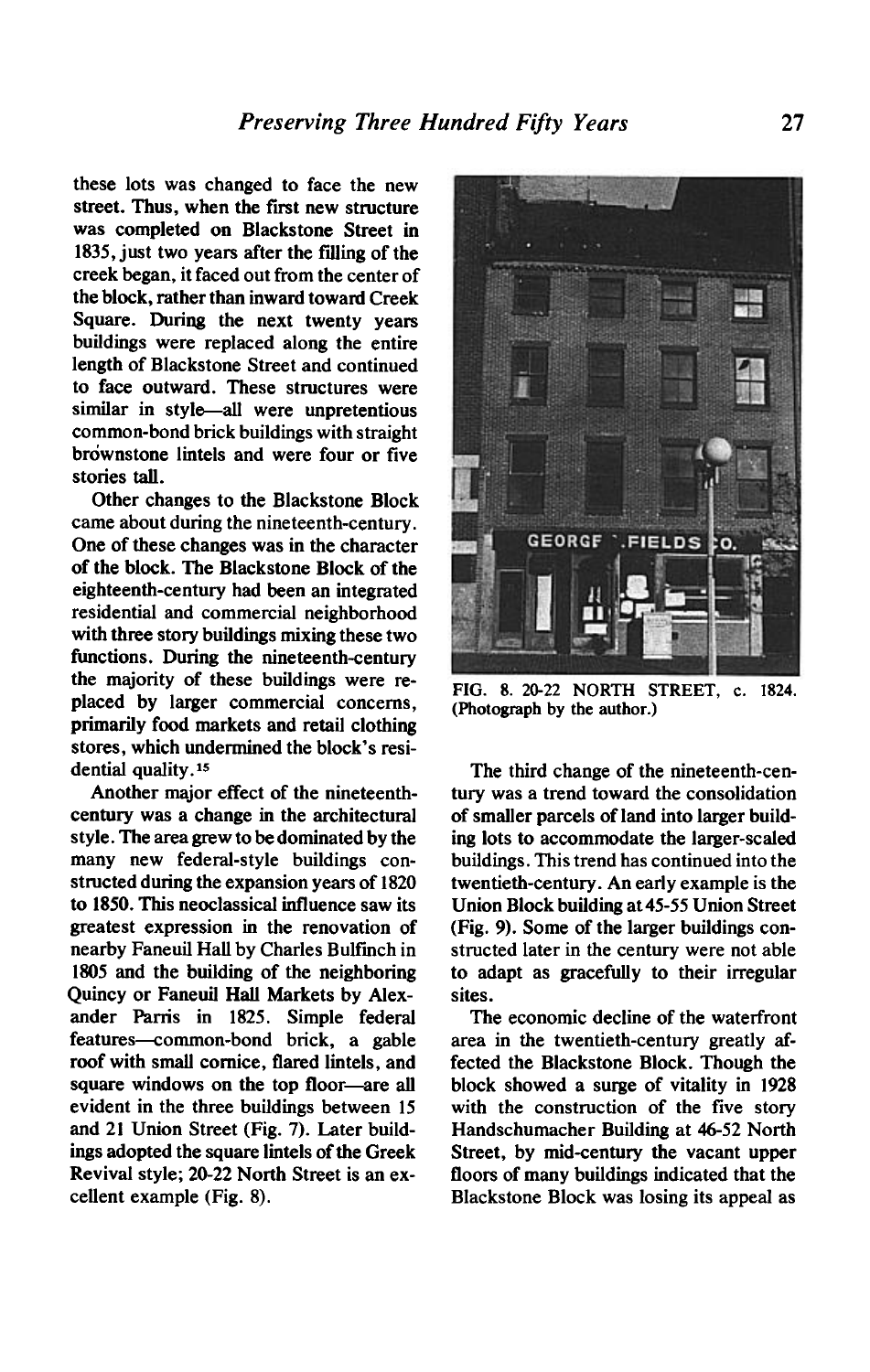

**FIG. 9. UNION BLOCK. 45-55 Union Street, c. 1844. (Photograph by the author.)** 

**an attractive commercial area. Some owners, burdened with unrentable and deteriorating properties, had the upper floors of their buildings removed, probably to reduce tax assessments. Blackstone Street, facing the elevated expressway built in the 195Os, had all but two buildings along its length reduced from four and five stories to**  one (Fig. 10).<sup>16</sup> The development of Government Center in the 1960s, however, sig**nalled a reversal of this general deterioration. Nevertheless, economic decay had left its mark. In addition to the lowering in height of many buildings, some structures were removed entirely, including the late eighteenth-century Hancock Row and a blacksmith shop dating from the nineteenth-century, both along Creek Square.** 

**Today, the buildings that remain in the Blackstone Block no longer seem to be** 

**threatened by neglect. For example, most of the properties on Union Street, behind City Hall, have been restored recently. Some buildings, such as the Union Block were rehabilitated with considerable attention to architectural detail. Other properties, however, like the four story Charlestown Savings Bank, which was "colonialized" down to two stories, were not restored with as much sensitivity to the building and its location (see Fig. 7).** 

**With the restoration of the Faneuil Hall Markets, the northern edge of the block has captured the attention of real estate developers. In August, 1977, nine development proposals were submitted to the Boston Redevelopment Authority for one parcel of land along North Street." Submissions included plans for a theater center, a luxury hotel, and several shopping malls, all capitalizing on the attractive**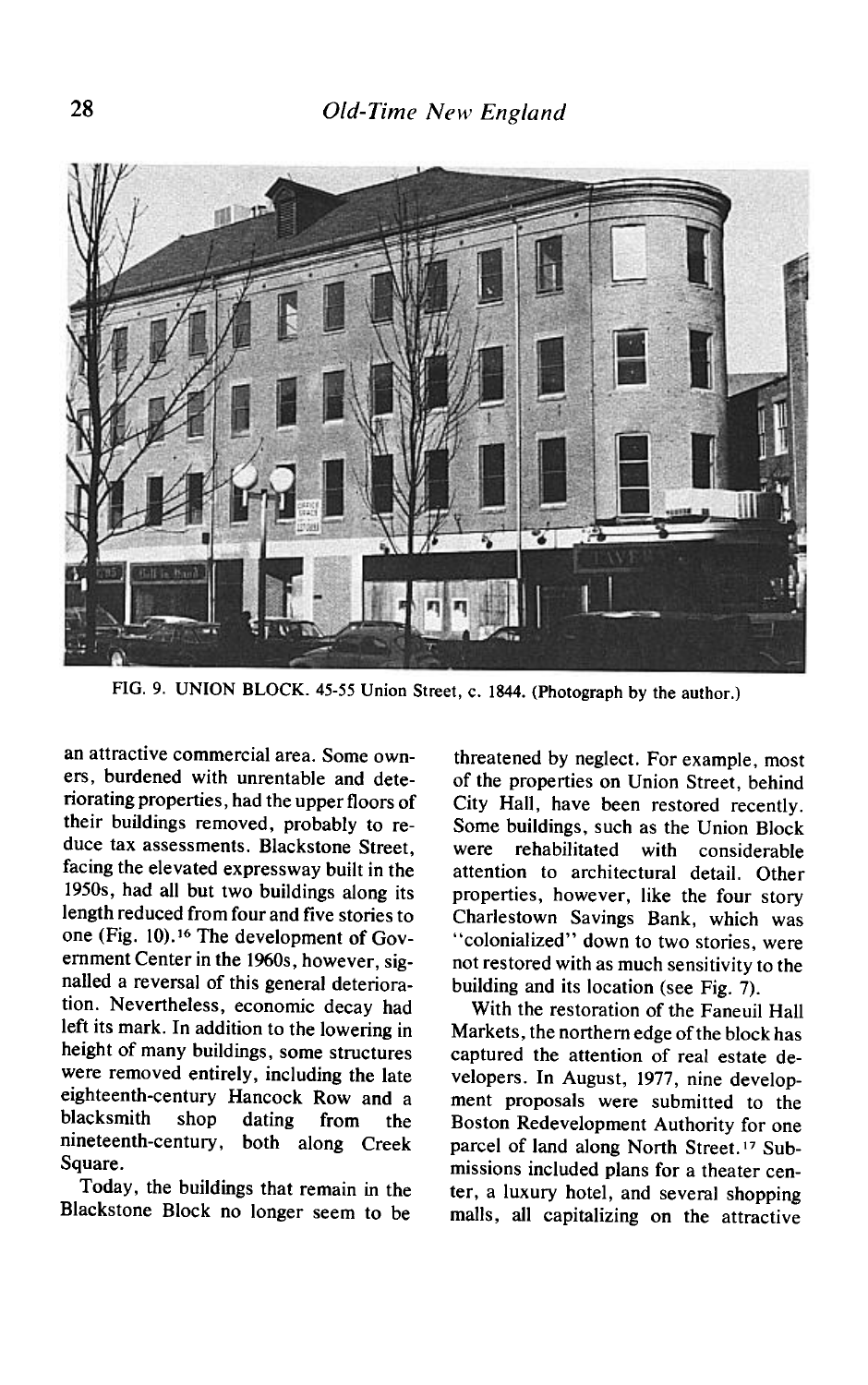**pedestrian environment created by the Faneuil Hall Markets across the street. The large size of this North Street parcel makes its development a crucial factor in the future of the Blackstone Block.** 

**Blackstone Street, currently the most physically decayed section of the block, is another area in need of attention. The existing produce markets stand in contrast to the larger-scaled buildings of North Street. The markets are remnants of a row of four and five story commercial structures built between 1835 and 1850, but virtually no hint remains of their original nineteenthcentury design. But while this area may have the least architectural value within the block, the Blackstone Street produce markets provide the only real street life in the block. With fruits and vegetables piled high along the sidewalk, even the presence**  **of the expressway on the opposite side of the street is not noticeable to the pedestrian.** 

**Perhaps the area with the greatest potential for restoration within the Blackstone Block lies among the most unnoticed build**ings of the block—the smaller nineteenth**century structures that line the interior alleys and lanes. They exist now only as supplemental properties to the larger commercial structures facing the exterior streets. For example, the windows and doors of three nineteenth-century row houses, which once opened into Salt Lane, a narrow passage, are now bricked up. These buildings have been lowered to a height of two stories and are used as storage space for a bank on Union Street. They are reminders of the residential neighborhood that once existed in the Blackstone** 



**FIG. 10. BLACKSTONE STREET showing the removal of upper stories. (Photograph by the author.)**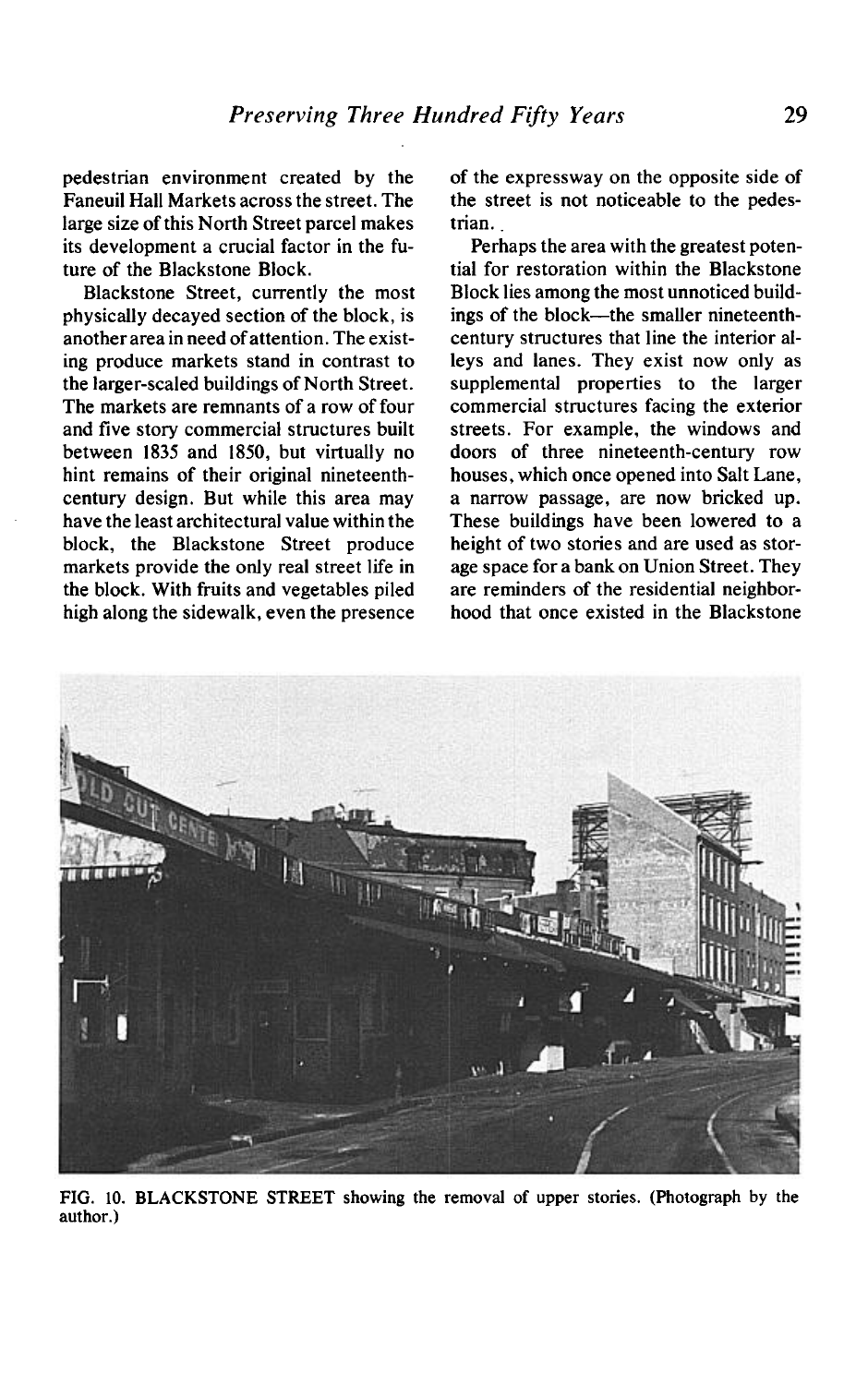**Block. Scott Alley also contains evidence that many nineteenth-century residences opened onto the interior spaces of the block. Although their openings have been bricked up, two rowhouses retain their original height of three and one half stories. The reopening of these buildings onto Scott Alley and Salt Lane would help clarify the picture of early nineteenth-century Boston which the Blackstone Block suggests.** 

**Clearly, with mounting pressure to realize the economic potential of the Blackstone Block, and with all the opportunities for development that the block presents, those interested in the preservation of this historic district should try to influence its development as much as possible. The most important historic features of the Blackstone Block must be identified, and preservation goals must be established.** 

**The most obvious historic feature of the block is the original seventeenth-century street pattern which remains intact and which is the largest example remaining in Boston. As with most historic districts, the Blackstone Block also contains a number of architectural landmarks whose preservation is essential. The two most distinguished buildings are the previously mentioned Ebenezer Hancock House and the Union Oyster House. In addition, outstanding buildings remain from the first half of the nineteenth-century, such as the Union Block and the federal-style buildings of Union and North Streets.** 

**A less obvious, but more important, historic feature of the Blackstone Block is its unique character. The typical historic districts with which most people are familiar, such as Back Bay or Beacon Hill, were built over a relatively short period of time and reflect a specific period of architectural history. Modem equivalents can be found in Boston's Government Center or the West End, where large-scale clearance was**  **followed by a massive building program. The Blackstone Block, on the other hand, derives its character from the fact that it presents a complex picture of three**  hundred fifty years of economic and ar**chitectural evolution and growth. Each period has left its mark on the block, but no single period or architectural style dominates it today.** 

**The rich and mixed survivals in the Blackstone Block present problems for their protection-both for the professional preservationist and for the public. For the public, such a complex overlay of buildings and social and economic functions is not easily understood without the benefit of historic interpretation. The buildings are likely to be viewed as unrelated, rather unattractive structures jumbled together. Most people react more sympathetically to the attractive homogeneity of Beacon Hill, but feel indifferent toward the preservation of an historic district such as the Blackstone Block.** 

**In the absence of a publicly perceived need for preservation, the preservation**  planner must assume responsibility for pro**tecting the block and ensuring its development in a manner that will enhance its educational and historic value. But for the planner, who may understand the significance of each facet of the block's image, this is not easily accomplished. The restoration of any single aspect of the block must necessarily be at the expense of some other aspect of its historical development. When dealing with an historical image that is made up of several layers, preservationists are put in the position of deciding which layer to restore. For example, the Ebenezer Hancock House now stands alone in Creek Square in the position of prominance it must have enjoyed when**  first built. But the isolation of this building **has been made possible only by the demolition of the rowhouses along Creek Square**